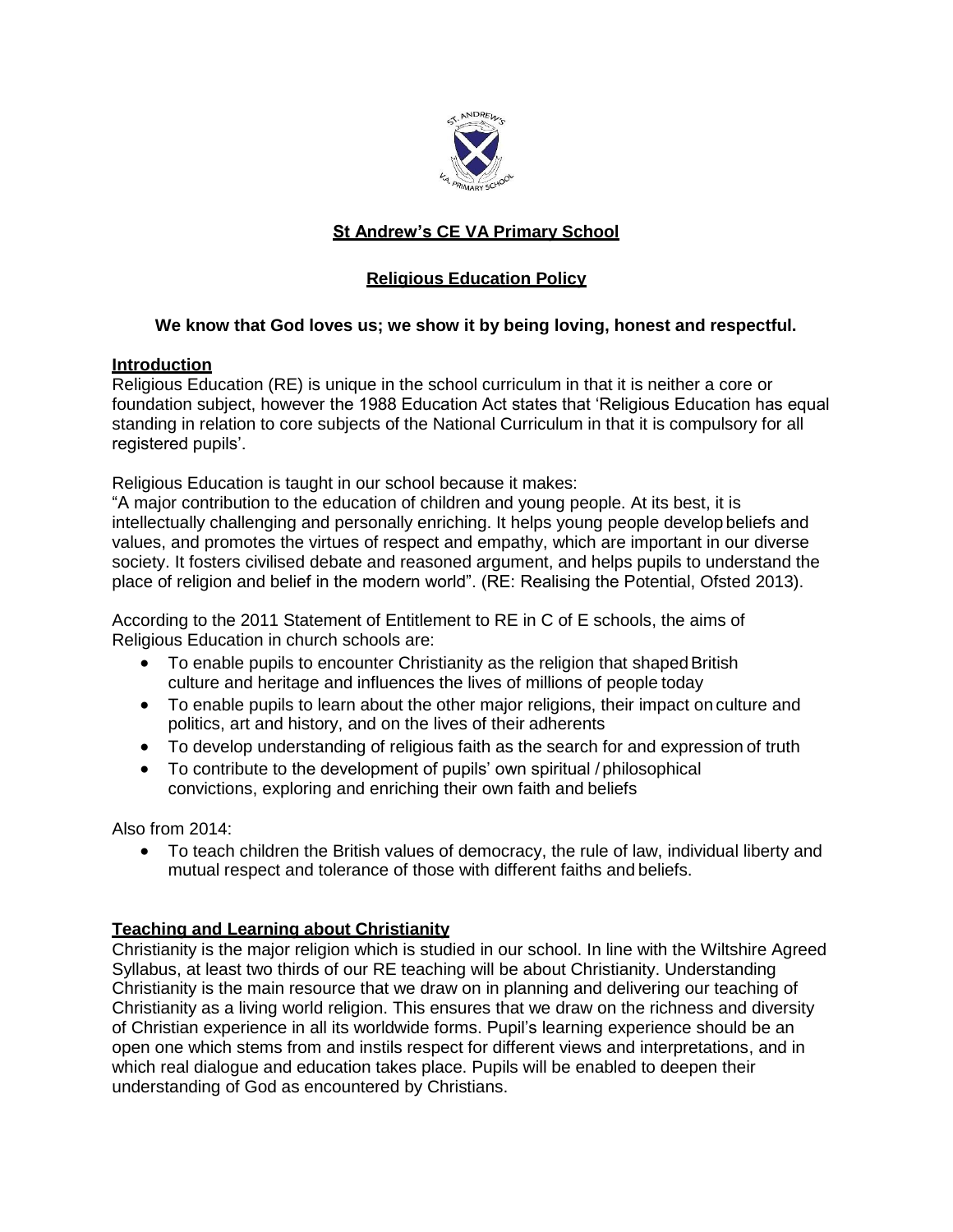## **Teaching and learning about other faiths and world views**

We have a duty to foster an accurate and increasing understanding of world religions and world views. As a result, pupils will gain greater insight into the world in which they are growing up. They will be able to appreciate the faith of others and develop a deeper understanding of their own beliefs and practices. This learning should contribute to harmonious relationships, whilst promoting social inclusion without prejudice.

#### **Organisation**

- We deliver RE in line with the locally agreed Wiltshire syllabus and in accordance with the Trust Deed of the school.
- We plan units of work using 'Understanding Christianity' as a resource.
- We draw on units of work from Discovery RE when teaching about other world faiths.
- We have developed a curriculum map for RE in order to ensure appropriately balanced coverage and curriculum teaching time.
- We believe that RE is about subject knowledge, critical / evaluative thinking and personal spiritual development.
- RE is an important part of the whole education of the child and threads throughout the curriculum.
- RE will be allocated at least 5% of curriculum time.
- RE will be taught to all pupils unless any parent exercises their right for their child to be withdrawn (see below in 'Legal Status').
- RE is sometimes taught in the form of whole school RE Days which cover a unit of work for each class in a creative and engaging way, allowing for a deeper understanding to be explored.

#### **Approach**

The RE that is taught in classes should reflect the needs of the pupils, and careful planning should ensure progression in understanding for all. RE will be well planned, adopting a range of teaching strategies including class, group and individual learning activities. The use of art, drama, music, story, artefacts, discussion and questioning, reflection, visits and visitors are all vehicles for effective teaching and learning in RE.

#### **Special Needs**

To ensure inclusion for all pupils, teachers will respond to pupils diverse learning needs and set suitable and appropriate tasks. Provision for children with special needs will be met from the resources and expertise available within our school in accordance with the Special Needs Policy.

#### **Legal Status**

The Governors of St Andrew's CE VA Primary School are responsible for the Religious Education policy of the school. The policy has been drawn up by the RE Lead, with the approval of the staff and Head Teacher. The Religious Education policy for the school follows the guidelines set out in the agreed syllabus for Wiltshire and those of the Diocesan Board of Education. Parents have a legal right to withdraw their child from religious education. The school would require a written request and a discussion with the Head Teacher to make appropriate arrangements for supervision.